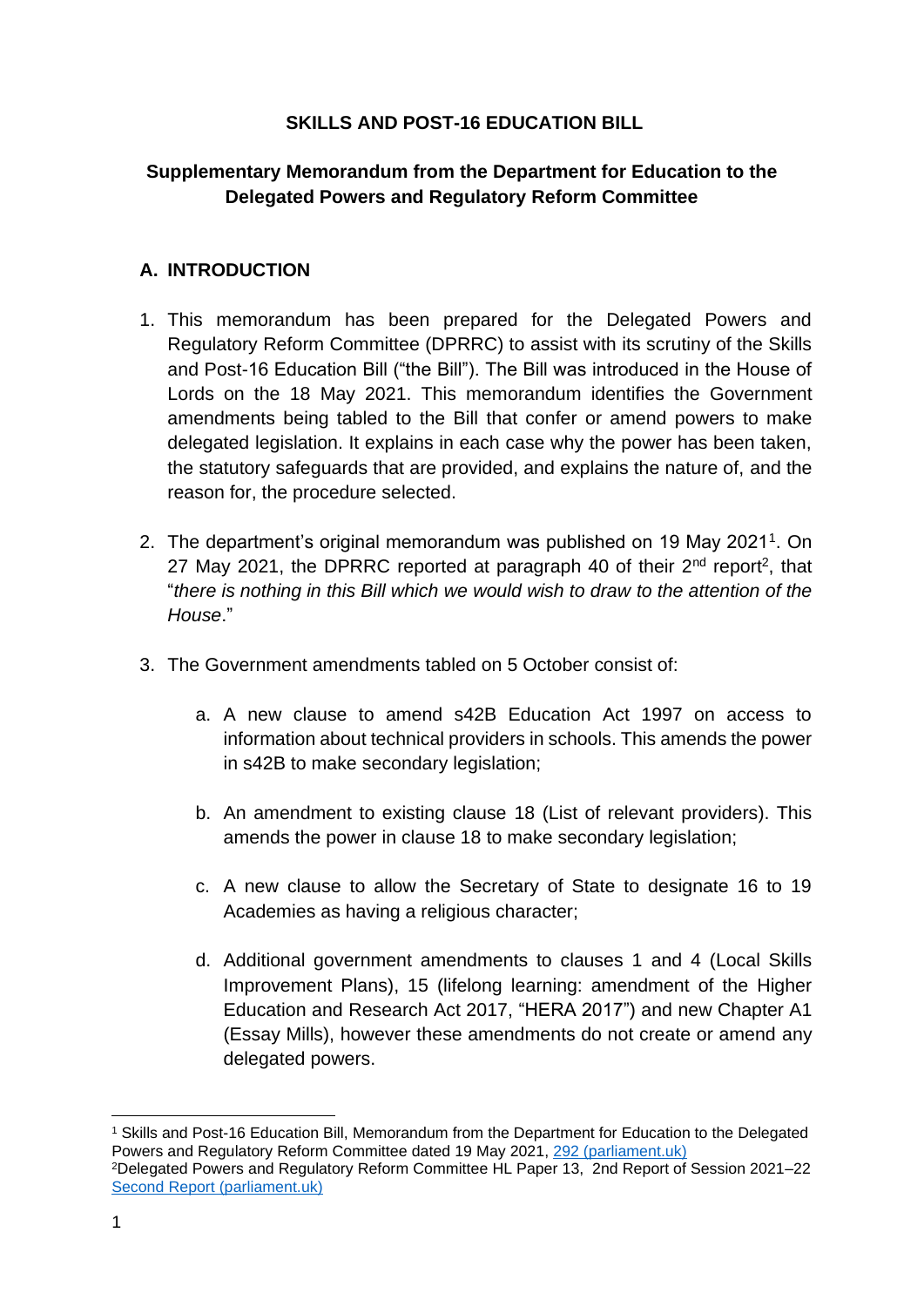- 4. Further to our original memorandum, we provided a note for the DPRRC on the Government amendments tabled on 13 July ahead of Committee Stage in the House of Lords (the note is annexed to this supplementary memorandum). Those amendments were principally to clause 15, and contained no new or amended delegated powers. The amendments were moved, debated and then withdrawn by the Government, and a slightly smaller number of those amendments have now been tabled for Report Stage (the amendments to sections 11 and 65 of HERA 2017 are not included).
- 5. It was also anticipated at Committee Stage in the Lords that the Government would bring forward further amendments to HERA 2017, on fee limits, ahead of Report Stage and they were expected to include a new delegated power. However, the Government is not bringing forward those amendments and so there are no new or amended powers there to draw to the DPRRC's attention.

## **B. PURPOSE AND EFFECT OF THE BILL**

- 6. As set out in our Memorandum dated 19 May 2021, the Bill contains four Parts, repeated here for the DPRRC's convenience.
- 7. Part 1 of the Bill (Skills and Education for Work) contains three chapters.
- 8. Chapter 1 (Education and Training for Local Needs) provides a statutory underpinning for local skills improvement plans, introducing a power for the Secretary of State to designate employer representative bodies (ERBs) to develop local skills improvement plans, a power to specify further providers of post-16 technical education and training required to participate in the preparation of and to have due regard to the local skills improvement plan, and a power to issue guidance to which ERBs and post-16 education or training providers should have due regard when preparing a local skills improvement plan. Chapter 1 also amends the Further and Higher Education Act 1992 so that all further education corporations, sixth form college corporations and designated institutions are under a duty to keep their provision and structure under review to ensure that they are best placed to meet the needs of the local area.
- 9. Chapter 2 (Technical Education Qualifications etc.) introduces additional functions to enable the Institute for Apprenticeships and Technical Education (the Institute) to define and approve new categories of technical education qualifications, and to have an oversight role for technical education provision, including mechanisms to manage the proliferation of qualifications. The legislation will also embed cooperation and consultation between the Institute and Office of Qualifications and Examinations Regulation (Ofqual) for the approval and regulation of technical education qualifications. It will create a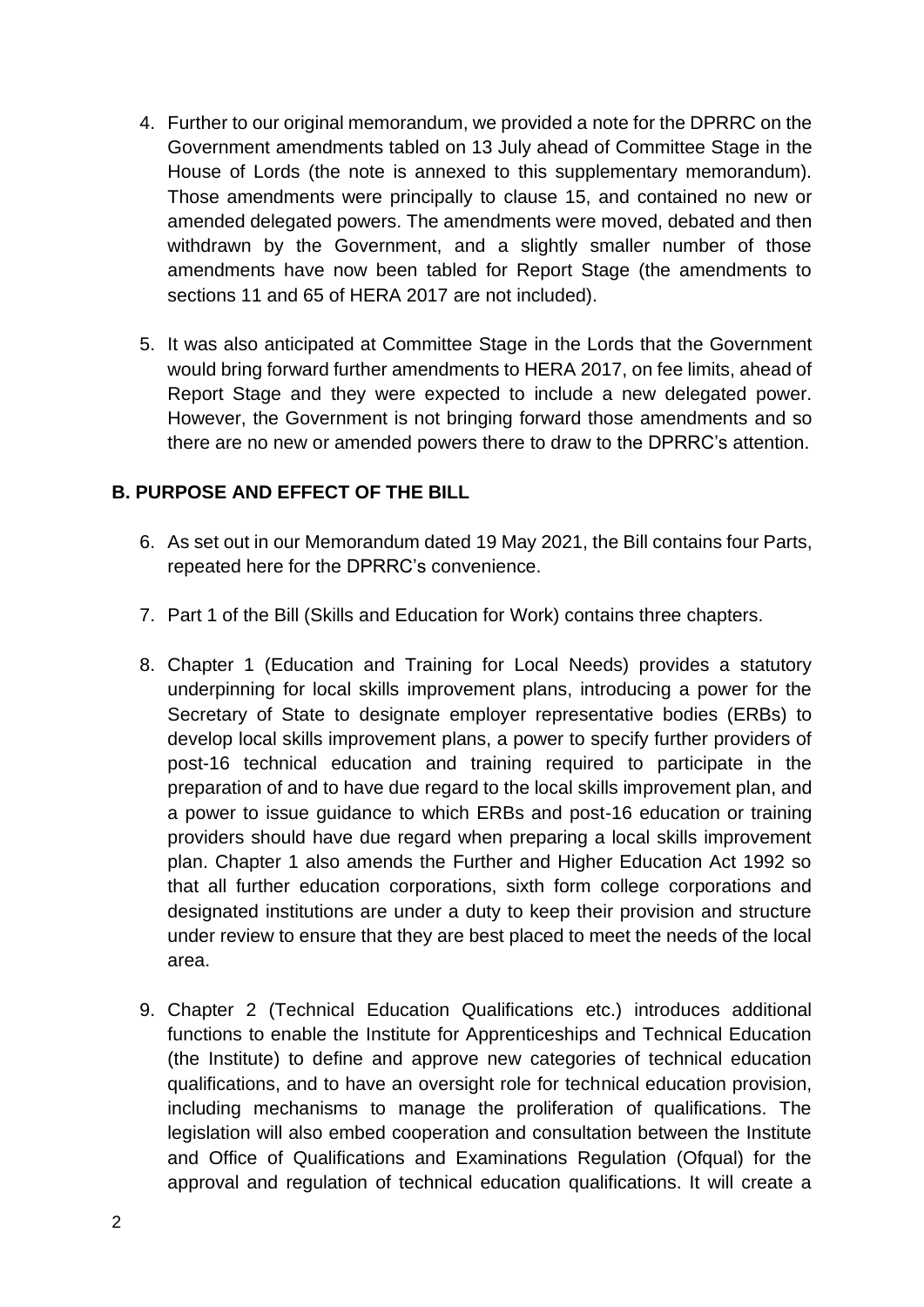single approval gateway for technical education qualifications by taking them out of scope of separate statutory accreditation by Ofqual.

- 10.Chapter 3 (Lifelong Learning) modifies the Secretary of State's regulationmaking powers to make provision for student loans or grants to include specific provision for student support funding of modules of higher education and further education courses, and the setting of an overall limit to funding that learners can access over their lifetime, and to make clear that maximum amounts for funding can be set other than in relation to an academic year. It also amends the definition of "higher education course" in the Higher Education Research Act (HERA) 2017 to include a module of a course. This is part of the government's wider lifelong loan entitlement (LLE) reforms.
- 11.Part 2 (Quality of Provision) contains two clauses.
- 12.Clause 16 (Initial teacher training for further education) enables the Secretary of State to take steps (by making regulations) to improve the quality of Initial Teacher Training in Further Education.
- 13.Clause 17 (Quality assessments of higher education) amends the Higher Education and Research Act 2017 to clarify that the Office for Students can make decisions on regulatory intervention and registration by reference to minimum expectations of quality.
- 14.Part 3 (Protection for Learners) contains two chapters.
- 15.Chapter 1 (Regulation of post-16 education or training providers) enables the Secretary of State to make regulations to provide for a list of post-16 education or training providers, in particular Independent Training Providers and others, and sets out funding restrictions for providers not on the list. Chapter 1 also extends the existing statutory intervention powers applicable to further education corporations, sixth form college corporations and designated institutions under the Further and Higher Education Act 1992. This measure will allow the Secretary of State for Education to intervene in circumstances where an institution is failing to adequately meet local needs.
- 16.Chapter 2 (Education administration and administration of further education bodies) makes amendments to clarify and improve the operation of the further education insolvency regime for further education bodies, relating to the use of company voluntary arrangements and transfer schemes.
- 17.Part 4 (Miscellaneous and General) contains general and supplemental provisions. Chapter 1 (Institutions within the further education sector: procedure for designation) makes provision to improve and simplify the process of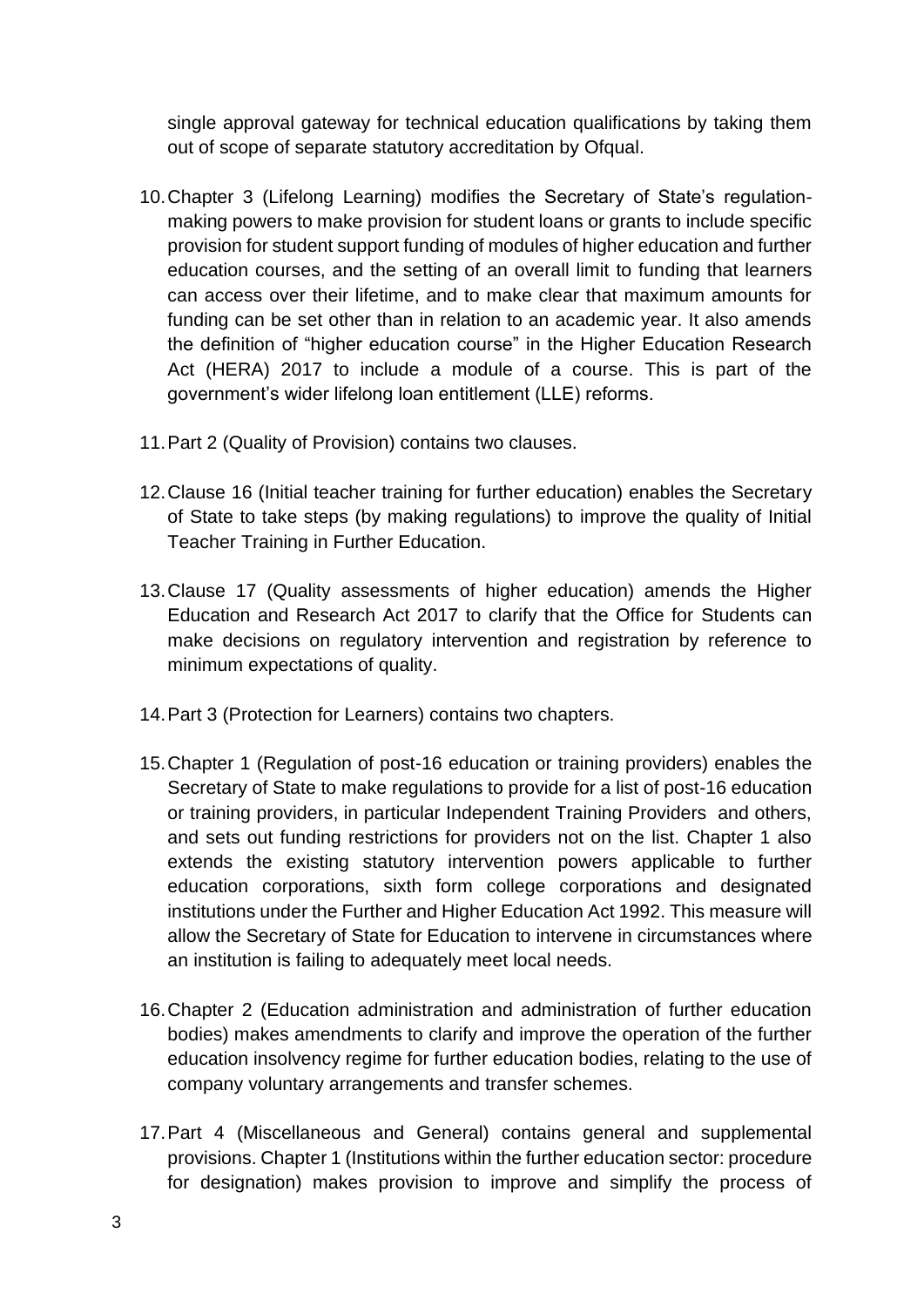designating institutions as being within the statutory further education sector related to the Part 3 Chapter 2 improvements to the further education insolvency regime. Chapter 2 (general provisions) contains provisions as to extent, commencement and short title.

# **C. DELEGATED POWERS**

- 18.The government amendments tabled on 5 October contain no powers to make secondary legislation that are capable of amending primary legislation.
- 19.In summary, the government amendments to the Bill contain three delegated legislative powers as follows:
	- a. **New clause after clause 13: Information about Technical Education and Training: access to English schools** amends s42B Education Act 1997 by requiring school proprietors to ensure that pupils have mandatory encounters with technical education providers. This clause also extends the regulation making power to enable the Secretary of State to make provision specifying the numbers and types of providers to be given access at the mandatory encounters.
	- b. **An amendment to clause 18**, relating to the list of post-16 providers, and the power it provides to make regulations.
	- c. **New clause before clause 25: 16 to 19 Academies - designation as having a religious character** relates to designation of 16 to 19 Academies as having a religious character, which contains the power to designate institutions by statutory instrument with no parliamentary procedure. This clause also contains a power to make regulations concerning the procedure for designation by statutory instrument subject to negative parliamentary procedure.

## **Part 1: Skills and Education for Work**

**Chapter 2** 

*New Clause after clause 13: Information about Technical Education and Training: access to English Schools*

*Power conferred on: Secretary of State* 

*Power exercised by: Statutory Instrument*

*Parliamentary Procedure: Negative*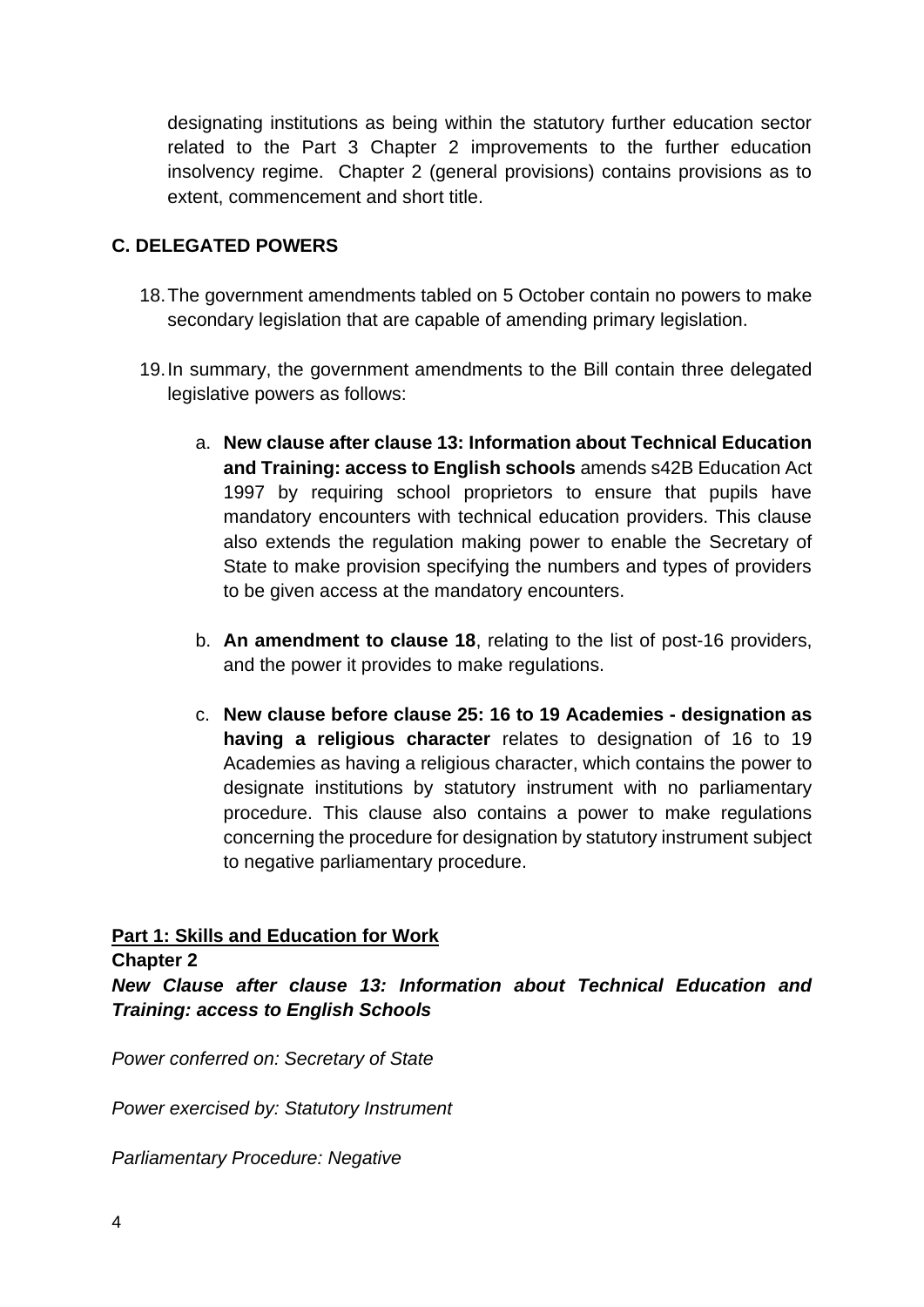## Context and Purpose

- 20.New clause *Information about Technical Education and Training: access to English schools* inserts sub sections (1A), (2A), (2B) and (9A) into s42B Education Act 1997 and amends sub section (1), (5) and (8) in that section.
- 21.This clause amends s42B Education Act 1997 to require school proprietors to ensure that pupils have two mandatory encounters with providers of approved technical education qualifications or apprenticeships during each of the first and second key phases of their education. The proprietor of a school will also be required to offer a third encounter with providers but that will be optional for pupils to attend.
- 22.Clause 1(7) extends the Secretary of State's regulation making power in s42B(8) Education Act 1997. s42B(8) currently enables the Secretary of State to make provision supplementing s42B(1), for example provision about the types of providers to be given access to pupils, to which pupils they are to be given access and how and when. Clause 1(7) will extend this regulation making power so that it also applies to the newly inserted s42B(2A). s42B(2A) requires the proprietor of a school to ensure that registered pupils meet at least one provider (or any other number as may be specified by regulations) during each of the first and second key phases of their education.

## Justification for the power

- 23.Extending the regulation making power so that it also applies to s42B(2A) will enable the Secretary of State to by regulation set out the types and number of providers to be given access to pupils during the encounters.
- 24.This is necessary to enable the Secretary of State to ensure that pupils have sufficient exposure to different technical education courses and training providers to enable them to make informed choices about their future.
- 25.The department considers that delegated legislation is the appropriate means of setting this out. This is because the requirements may be detailed and may also need to be amended periodically as the department monitors school's compliance and the impact the new duties are having on pupils. If the Secretary of State was unable to make these changes through delegated legislation, that would restrict his ability to implement changes in policy in line with these developments.

### Justification for the procedure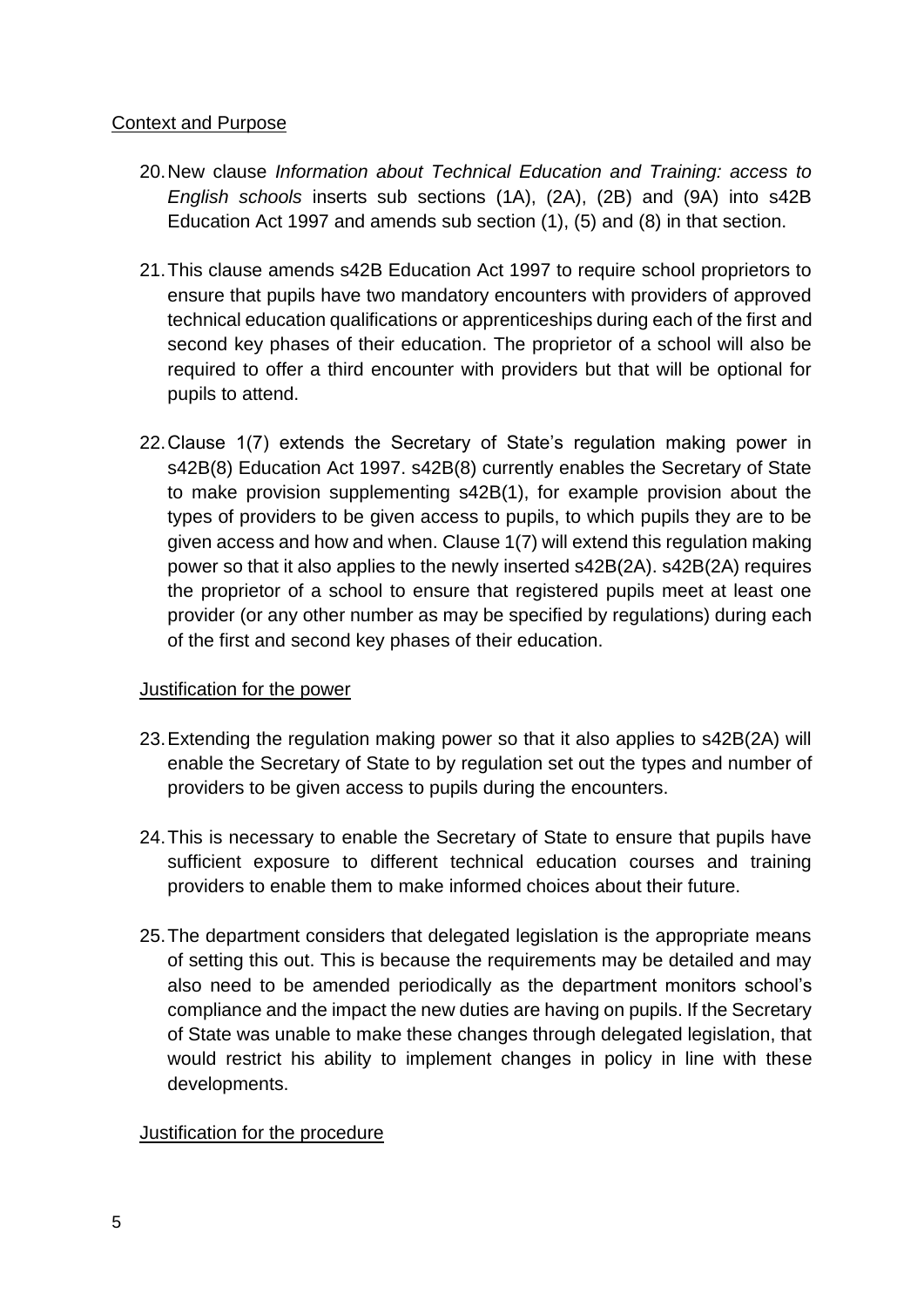26.The department seeks to maintain the same procedure (the negative resolution procedure) for regulations made under these delegated powers as Parliament determined in 2017 was appropriate for the existing delegated power.

### **Part 3: Protection for Learners**

## **Chapter 1**

Amendment to regulation of post-16 education or training providers

## *Clause 18(1) and 18(6): list of relevant providers*

*Power conferred on:* Secretary of State

*Power exercised by:* Regulations

*Parliamentary Procedure:* Affirmative

#### Context and Purpose

- 27.By way of background to the amendment proposed, and as set out in the department's memorandum dated 19 May 2021, the existing power contained in clause 18(1)(a) allows the Secretary of State to make regulations to set up a scheme to list certain post-16 education or training providers who meet conditions specified in the regulations for being on the list. The existing power contained in clause 18(1)(b) allows the Secretary of State to set out other matters in connection with the keeping of the list. By operation of the existing clause 19, a relevant funding arrangement (or sub-contract) for the provision of certain categories of education or training can only be entered into if the provider of that education or training is on the list. That funding arrangement must also include provision allowing the funding authority to terminate the arrangements if the provider ceases to be on the list. The purpose of this existing power is to enable the Secretary of State to specify conditions for being on the list where he considers that specifying that condition may assist in preventing or mitigating the adverse effects of a disorderly cessation in the provision of education or training by the provider. Further detail on the context and purpose of the existing powers in clause 18(1) is set out in the department's memorandum dated 19 May 2021.
- 28.The relevant amendment is proposed to clause 18(6) and expressly enables the regulations made under clause 18(1) to include discretionary elements. The purpose of this amendment is to ensure that the regulations can contain a legally certain and also practically workable set of conditions, where appropriate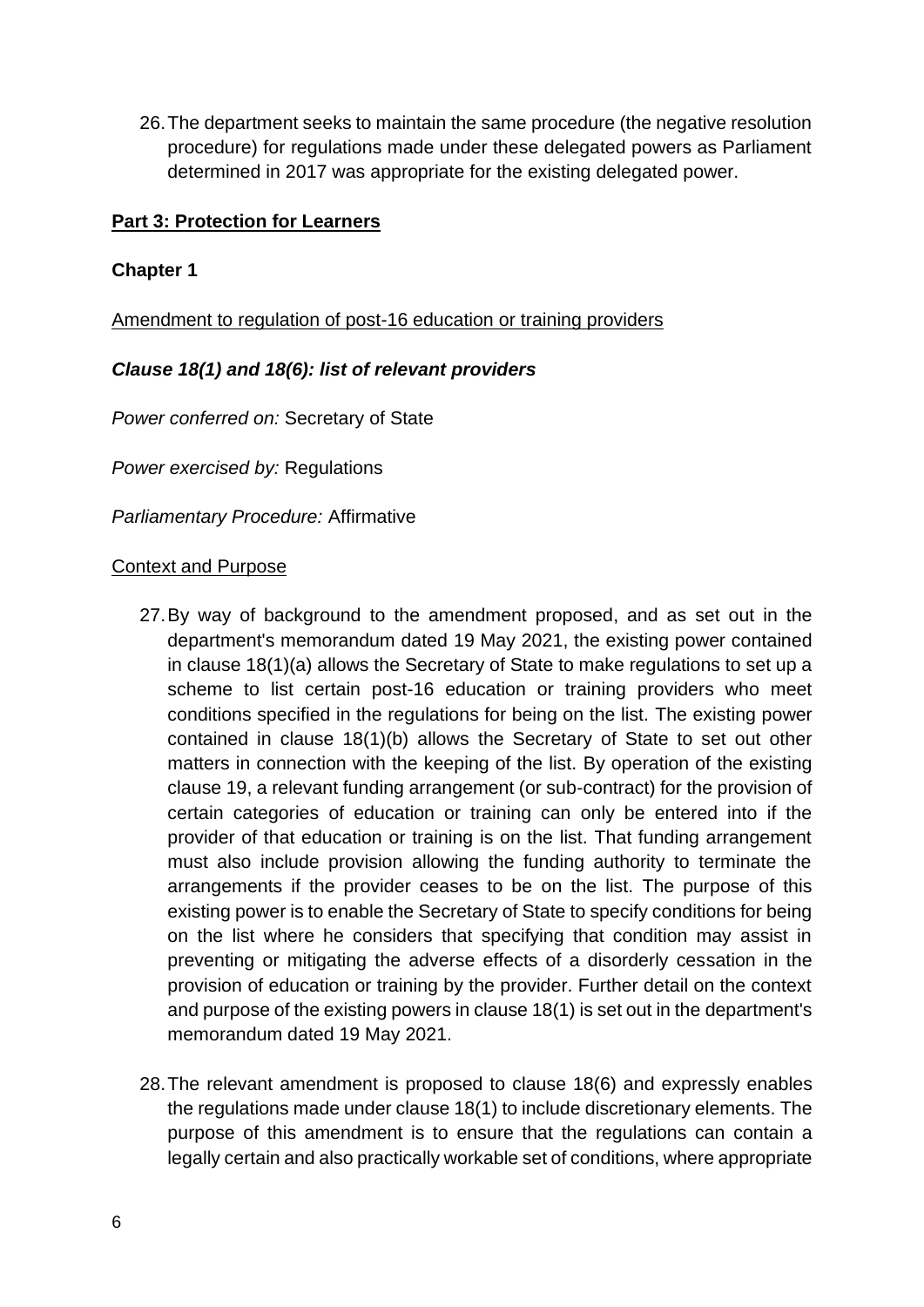judgements can be made by the Secretary of State or other suitable person about whether a relevant provider has satisfied those conditions.

29.For example, if the regulations set out that a provider must have a student support plan as a condition to being on the list, this amendment expressly provides that it will be permissible for the regulations also to allow the Secretary of State or other suitable person to determine whether that student support plan is of reasonable quality. This sort of discretion may also be necessary in making workable decisions about conditions which relate to ensuring that persons having control and management of, or legal responsibility and accountability for, the relevant provider are fit and proper persons to be involved in that activity; or in relation to relevant providers taking action specified in directions issued by the Secretary of State.

#### Justification for taking the power

- 30.The amendment proposed is needed to ensure a practically workable set of conditions to be prescribed under the relevant regulations made under clause 18(1). The nature of some of the conditions will likely require judgements to be made about whether a provider has met relevant criteria or a certain specified standard in order for them to be useful for the purpose intended. The amendment means that the Secretary of State or other suitable person can be allocated a discretionary function in the regulations to make these sort of judgements (the exact scope of this function would be set out in the regulations). For example, a relevant provider may be required to have a student support plan (see the example condition set out in clause 18(7)(a)). However, that plan may not be of sufficient quality to prevent or mitigate the adverse effects of a disorderly cessation in the provision of education or training unless it is permissible for the Secretary of State or other suitable person to evaluate the quality of that plan and this amendment expressly allows for that to be the case. The ability or requirement to confer an exercise of a discretion of this nature is fairly commonly seen in other primary legislation. For example, section 13(1)(c) of HERA 2017 sets out that the Office for Students may approve a student protection plan produced by a higher education provider. Indeed, the proposals in relation to student support plans for relevant providers under this measure have similarities to student protection plans produced by higher education providers under this power. The discretion sought by this amendment is needed and justifiable for similar reasons as for this function that already exists for the Office for Students.
- 31.The conferral of this discretionary function will remain limited by the scope of this power (and the scheme associated with being on the list), given that it is limited overall to the imposition of conditions which are considered to prevent or to mitigate the adverse effects of a disorderly cessation in provision by the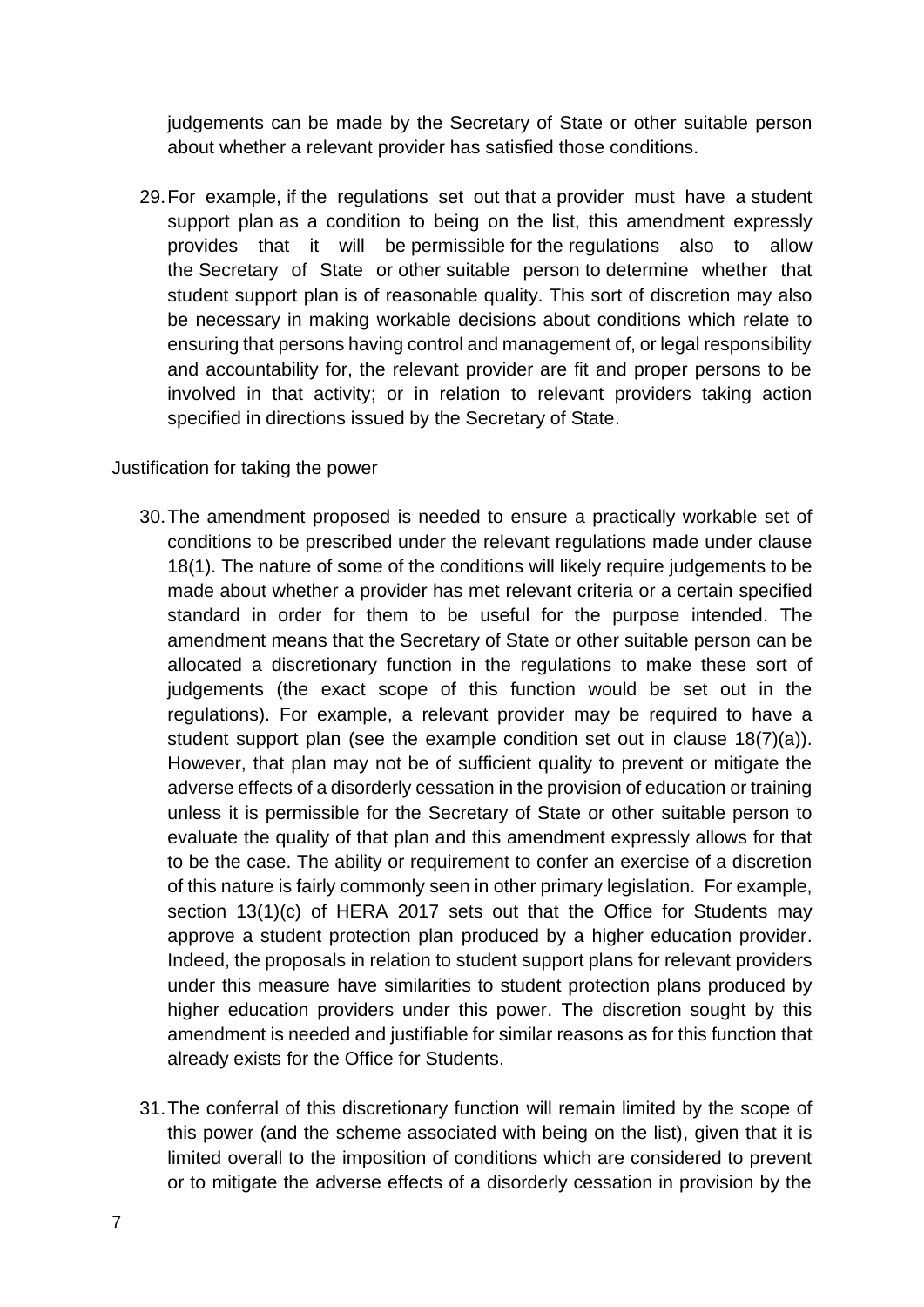provider (see clause 19(5)). As set out in clause 21(3), before making the first regulations under clause 18(1), the Secretary of State must consult before deciding upon the detail of the scheme, which could include taking views on whether it is suitable for a discretionary element to be included within any proposed condition.

### Justification for the procedure

32.The regulations made under the existing clause 18(1) will be subject to the affirmative resolution procedure so that Parliament has the opportunity to debate the detail of the scheme after consultation has taken place (which is required for the first set of regulations). This procedure is not altered by the amendment proposed; any discretionary function conferred on the Secretary of State or other person in regulations by virtue of the amendment to clause 18(6) will, likewise, be included in the consultation obligation and additional Parliamentary scrutiny through the affirmative procedure.

### **Part 4: Miscellaneous and General**

16 to 19 academies: Designation as having a religious character

# *New Clause before clause 25: 16 to 19 academies: designation as having a religious character*

*Power conferred on: Secretary of State* 

*Power exercised by: Statutory instrument*

*Parliamentary Procedure: None*

### Context and purpose

- 33.New clause "16 to 19 academies: designation as having a religious character" inserts sections 8A and 8B into the Academies Act 2010.
- 34.This clause provides for the Secretary of State to designate a 16 to 19 academy as having a religious character. Section 8A(3) provides that the Secretary of State must specify the religion or religious denomination in relation to which the academy is designated. Section 8A(5) provides for designation to be made by statutory instrument without parliamentary procedure.
- 35.The purpose of the clause is to allow sixth form colleges designated as having a religious character under section 33J(2) of the Further and Higher Education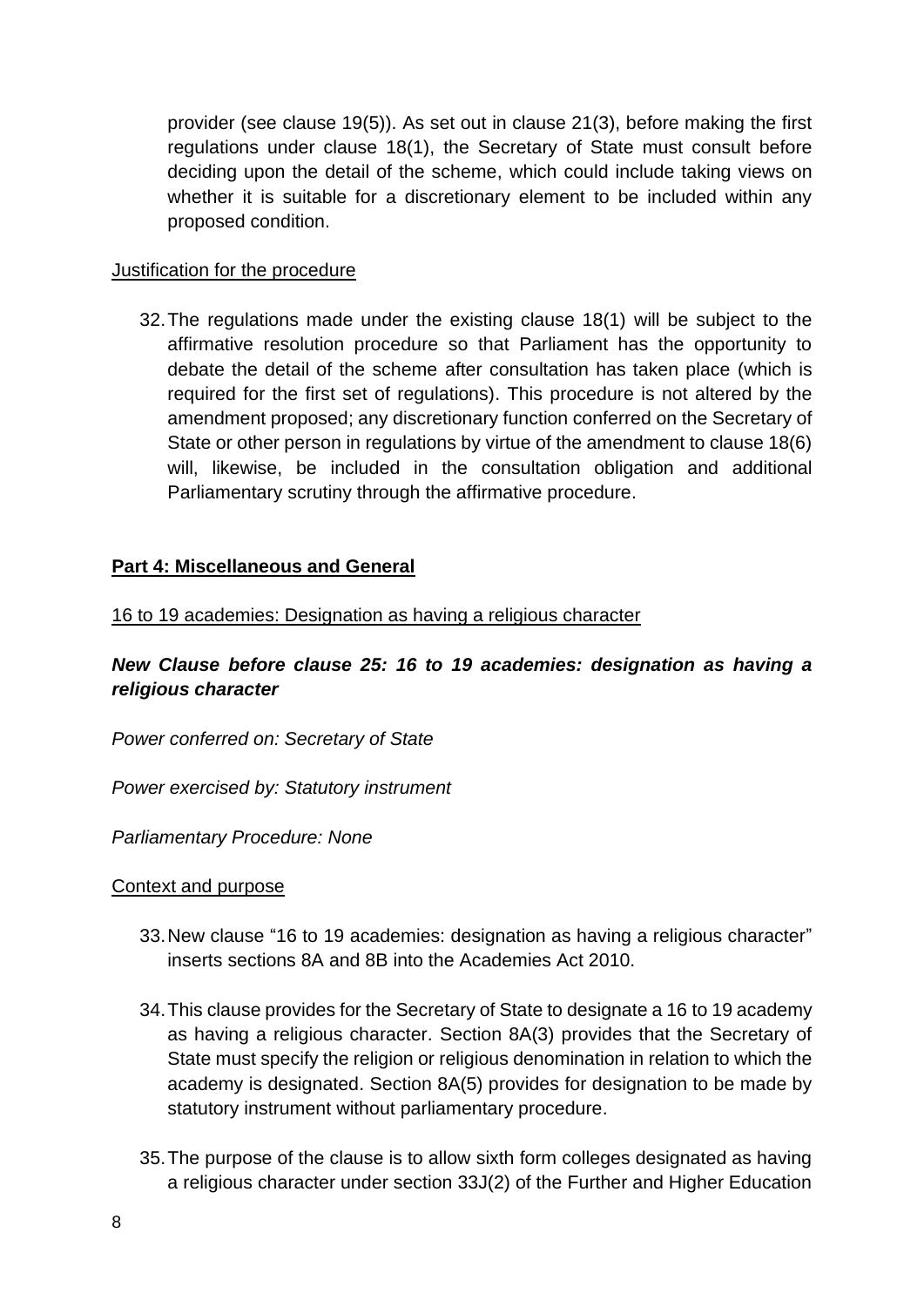Act 1992 to become 16 to 19 academies, but retain the protections of a designated faith institution, as well as providing for existing or new 16-19 academies to obtain designation has having a religious character. Section 8B effectively replicates sections 33J(2), 44 and 45 of the Further and Higher Education Act 1992. The process for designation set out in new section 8A is equivalent to that applicable to independent schools under section 69(3) read with section 124B of the School Standards and Framework Act 1998.

### Justification for taking the power

- 36.Designation of a 16 to 19 academy as having a religious character facilitates exemption from section 91(2) of the Equality Act 2010, therefore it is necessary that the Secretary of State has a degree of oversight over which institutions are designated. It would, however, be inappropriate for Parliament to do so, because the establishment or restructure of an academy is in any event confirmed by administrative order. In addition, the decision to designate a 16 to 19 academy as having a religious character will involve the exercise of discretion in each case. This will be guided by an administrative procedure to be set out in regulations which may involve the consideration of evidence, including the results of consultation, better suited to the Secretary of State than Parliament.
- 37.Under current legislation, independent schools are designated as having a religious character by order made by statutory instrument without parliamentary procedure (this is under section 69(3) read together with sections 124B and 138 of the School Standards and Framework Act 1998). Section 8A replicates this but in respect of 16-19 academies. The department considers that it is both sensible and uncontroversial to extend the power of the Secretary of State to be able to designate 16 to 19 academies as having a religious character.

### Justification for the procedure

38.There is precedent for the Secretary of State's designation power to be by statutory instrument without parliamentary procedure, as this is the process currently used for foundation schools, voluntary schools and independent schools. This creates legal consistency with these designation processes. The department also proposes that to exercise this power by statutory instrument without parliamentary procedure would be uncontroversial, as designation decisions will be made according to a procedure set out in regulations, as is currently the case for other types of institutions.

## *New Clause before clause 25: 16 to 19 academies: designation as having a religious character*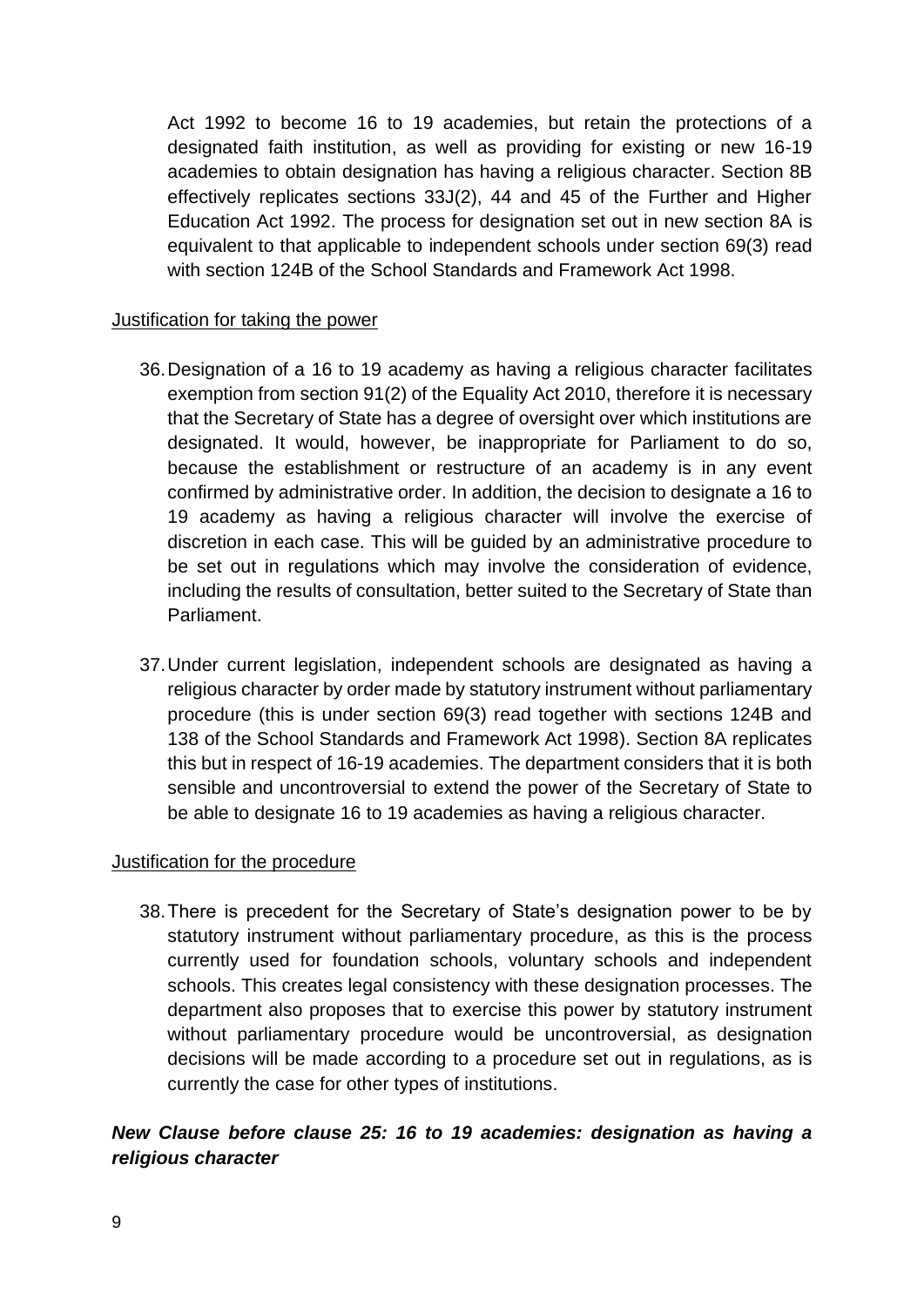*Power conferred on: Secretary of State* 

*Power exercised by: Statutory Instrument*

## *Parliamentary Procedure: Negative*

### Context and Purpose

- 39.This clause also provides for the Secretary of State to specify in regulations the procedure to be followed in connection with the designation of a 16 to 19 academy as having a religious character. It is similar to the existing power of the Secretary of State to make such regulations in respect of Independent Schools under section 69(5) read together with section 124B of the School Standards and Framework Act 1998. It is necessary to have separate regulations for 16 to 19 academies because section 4(1B) of the Education Act 1996 provides expressly that a 16 to 19 academy is not a school.
- 40.The regulations that the Secretary of State will make under this power will be similar in form and content to the Religious Character of Schools (Designation Procedure) (Independent Schools) (England) Regulations 2003 (SI 2003/2314).

### Justification for the power

- 41.This power is required to provide a legislative framework for the process by which a 16 to 19 academy could apply to be designated as having a religious character. Regulations will inform the proprietor of an academy about how they can apply and what factors will be considered before they can acquire religious character designation.
- 42.As currently provided for independent schools, it is appropriate that this detail be provided via regulations rather than included in primary legislation because the procedural requirements for the application process will need to be aligned with the processes for other types of institutions, which are set out in regulations. It is also possible that the application process and associated requirements will be adjusted for different circumstances, such as where the predecessor institution to a 16-19 academy was designated as having a religious character, and this power will allow the flexibility to do so.

## Justification for the procedure

43.The regulations would be procedural in nature and set out an administrative application process in respect of religious character designation. The department considers that it would not be a good use of Parliament's time to be